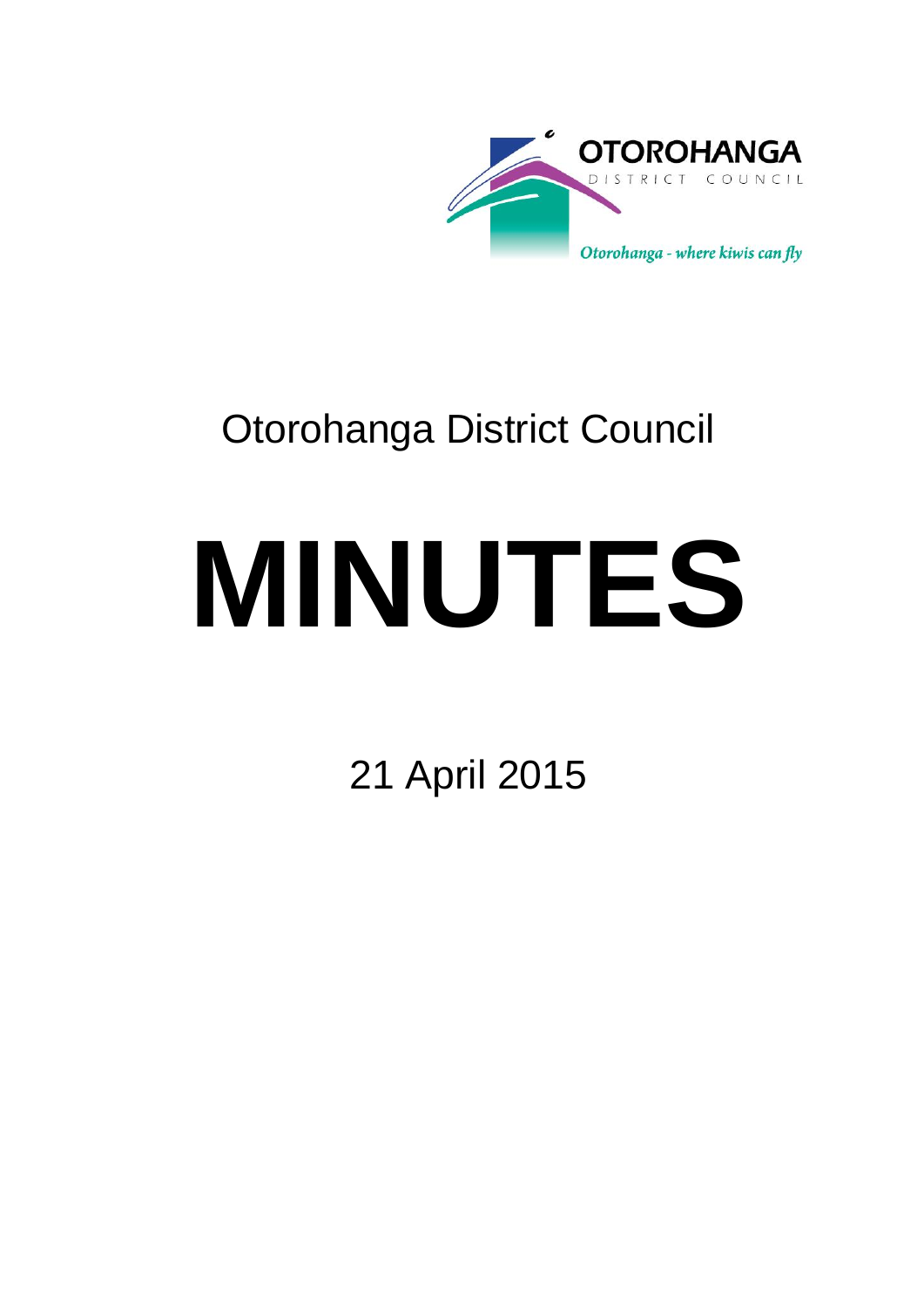#### **OTOROHANGA DISTRICT COUNCIL**

21 April 2015

Minutes of an ordinary meeting of the Otorohanga District Council held in the Council Chambers, Maniapoto St, Otorohanga on Tuesday 21 April 2015 commencing at 10.04am.

### **MINUTES**

Minutes are unconfirmed and subject to amendment at the next meeting of Council.

#### **ORDER OF BUSINESS:**

| <b>ITEM</b>           | <b>PRECIS</b>                                                                                                                                 |   |  |  |  |
|-----------------------|-----------------------------------------------------------------------------------------------------------------------------------------------|---|--|--|--|
| <b>PRESENT</b>        |                                                                                                                                               | 1 |  |  |  |
| IN ATTENDANCE         |                                                                                                                                               |   |  |  |  |
| <b>APOLOGIES</b>      |                                                                                                                                               | 1 |  |  |  |
| <b>OPENING PRAYER</b> |                                                                                                                                               | 1 |  |  |  |
|                       | <b>ITEMS TO BE CONSIDERED IN GENERAL BUSINESS</b>                                                                                             | 1 |  |  |  |
|                       | CONFIRMATION OF MINUTES - 17 MARCH 2015                                                                                                       | 1 |  |  |  |
| <b>REPORTS</b>        |                                                                                                                                               | 1 |  |  |  |
| Item 189              | OTOROHANGA COMMUNITY BOARD MINUTES 12 MARCH 2015                                                                                              | 1 |  |  |  |
| Item 190              | KAWHIA COMMUNITY BOARD MINUTES 27 MARCH 2015                                                                                                  | 2 |  |  |  |
| Item 191              | DISTRICT BUILDING CONTROL OFFICERS REPORT FOR JANUARY TO<br><b>MARCH 2015</b>                                                                 |   |  |  |  |
| Item 192              | PLANNING REPORT FOR JANUARY TO MARCH 2015                                                                                                     | 2 |  |  |  |
| Item 193              | CONFIRMATION OF THE KEEPING OF STOCK POULTRY AND BEES<br><b>BYLAW 2009</b>                                                                    |   |  |  |  |
| Item $194$            | DELEGATION & POLICY MANUAL 2014 REVISION                                                                                                      | 4 |  |  |  |
| Item $195$            | <b>HEALTH AND SAFETY REFORM BILL</b>                                                                                                          | 4 |  |  |  |
| Item 198              | RATES REMISSION POLICY, REMISSION & POSTPONEMENT OF RATES<br>ON MAORI FREEHOLD LAND AND DEVELOPMENT & FINANCIAL<br><b>CONTRIBUTION POLICY</b> |   |  |  |  |
| Item 196              | DRAFT LONG TERM PLAN 2015-25                                                                                                                  | 5 |  |  |  |
| Item 197              | LTP CONSULTATION DOCUMENT                                                                                                                     | 6 |  |  |  |
| Item 202              | VARIATION TO CONTRACT 1005 - KAWHIA, AOTEA & OPARAU MOWING<br><b>TABLED</b>                                                                   | 6 |  |  |  |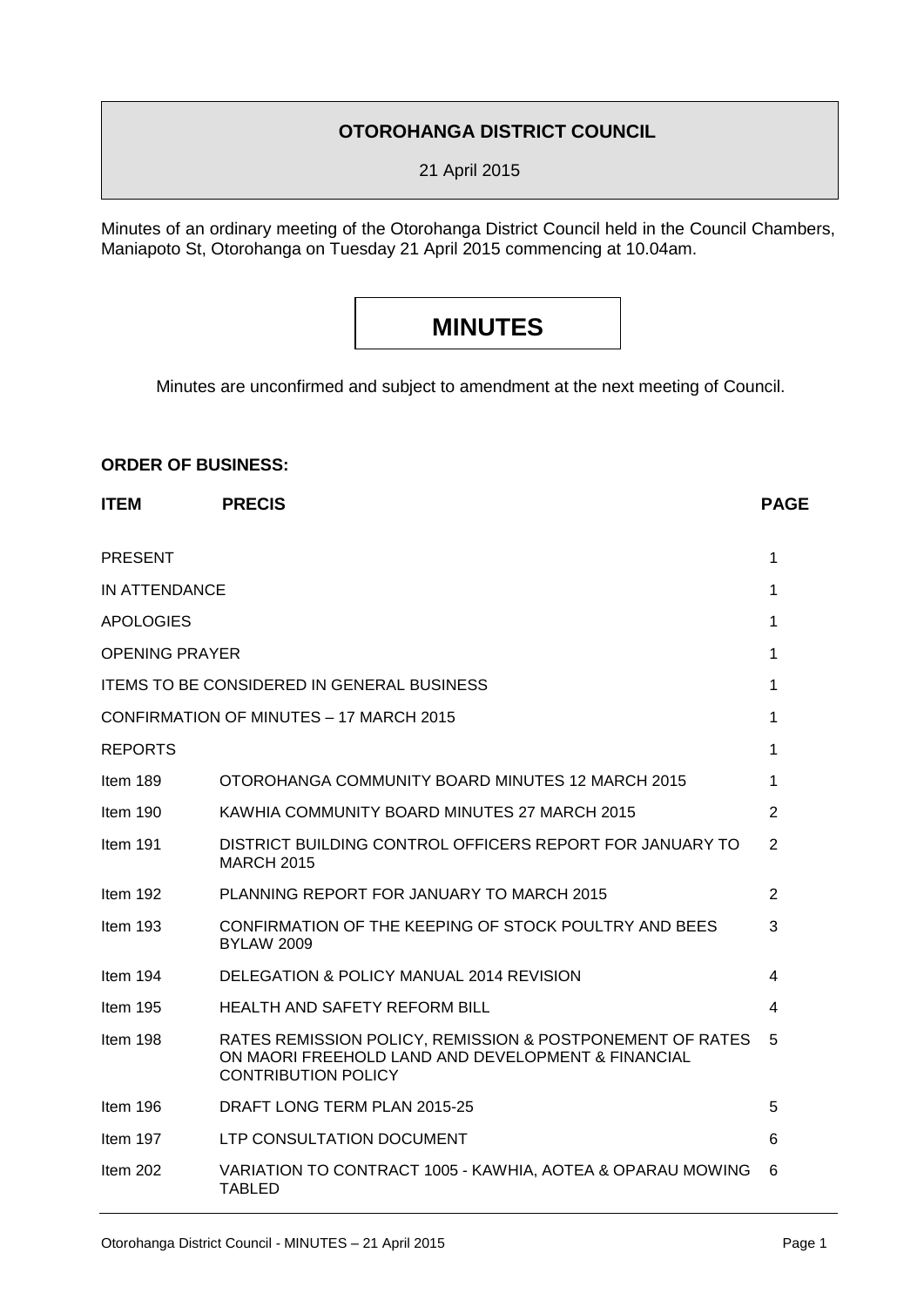| MOTION TO EXCLUDE THE PUBLIC |                                                                          |   |  |  |
|------------------------------|--------------------------------------------------------------------------|---|--|--|
| Item $200$                   | OBJECTION TO MENACING DOG CLASSIFICATION – RAYNA<br><b>CONFIDENTIAL</b>  |   |  |  |
| Item $201$                   | OBJECTION TO MENACING DOG CLASSIFICATION - SHENZI<br><b>CONFIDENTIAL</b> |   |  |  |
| Item $199$                   | SALE PROCESS FOR MAIR STREET LAND CONFIDENTIAL                           |   |  |  |
| GENERAL                      |                                                                          | 7 |  |  |
| <b>MEETING CLOSURE</b>       |                                                                          |   |  |  |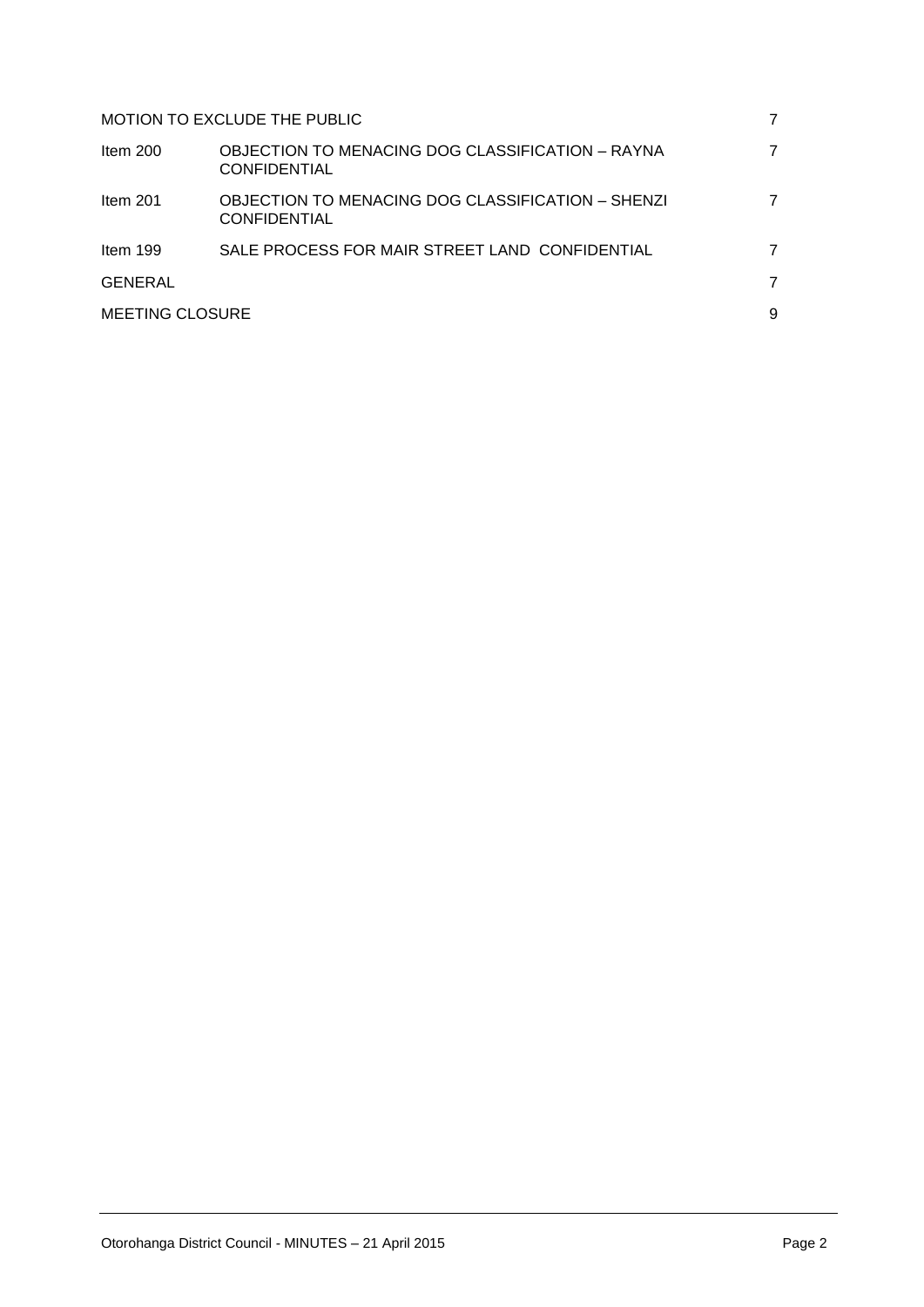#### **PRESENT**

Mr MM Baxter (Mayor), Crs, RA Klos, RM Johnson, KC Phillips, DM Pilkington (Deputy Mayor), RJ Prescott, PD Tindle and AJ Williams.

#### **IN ATTENDANCE**

Messrs DC Clibbery (Chief Executive), GD Bunn (Finance & Administration Manager), AR Loe (Environmental Services Manager), RH Brady (Engineering Manager) and CA Tutty (Governance Supervisor).

#### **OPENING PRAYER**

Cr Pilkington read the Opening Prayer.

#### **STAFFING MATTER**

The Chief Executive re-introduced Council's new Engineering Manager, Mr Roger Brady.

The Engineering Manager then introduced Council's new Services Manager, Mr David McKinley. He informed Members that Mr McKinley had recently returned from Australia and holds Town Planning and Civil Engineering qualifications. He has also had 10 years experience in Local Government. His Worship extended a warm welcome to Mr McKinley and hoped he enjoyed his stay with Council.

#### **ITEMS TO BE CONSIDERED IN GENERAL BUSINESS**

The Chief Executive advised that a revised report has been prepared on a Variation to Contract 1005 – Kawhia, Aotea and Oparau Mowing.

**Resolved** that the Community Facilities Officers report on Variation to Contract 1005 – Kawhia, Aotea and Oparau Mowing be considered in General Business which may require a resolution.

#### **His Worship / Cr Prescott**

#### **CONFIRMATION OF MINUTES – 17 MARCH 2015**

**Resolved** that the minutes of the meeting of the Otorohanga District Council held on 17 March 2015, as previously circulated, be approved as a true and correct record of that meeting.

#### **Cr Johnson / Cr Prescott**

#### **MATTERS ARISING**

#### **OTOROHANGA I-SITE**

Cr Pilkington reported that the Otorohanga i-Site facility employs the equivalent to two full-time employees.

#### **VARIATION TO CONTRACT 1005 – KAWHIA, AOTEA & OPARAU MOWING**

Cr Pilkington referred to her comments recorded in the minutes and advised that she required more detail on the proposal however, she did not question the benefit of mowing this area.

#### **REPORTS**

#### **Item 189 OTOROHANGA COMMUNITY BOARD MINUTES 12 MARCH 2015**

#### **Resolved**

That the minutes of the meeting of the Otorohanga Community Board held on 12 March 2015 be received.

#### **Cr Prescott / Cr Tindle**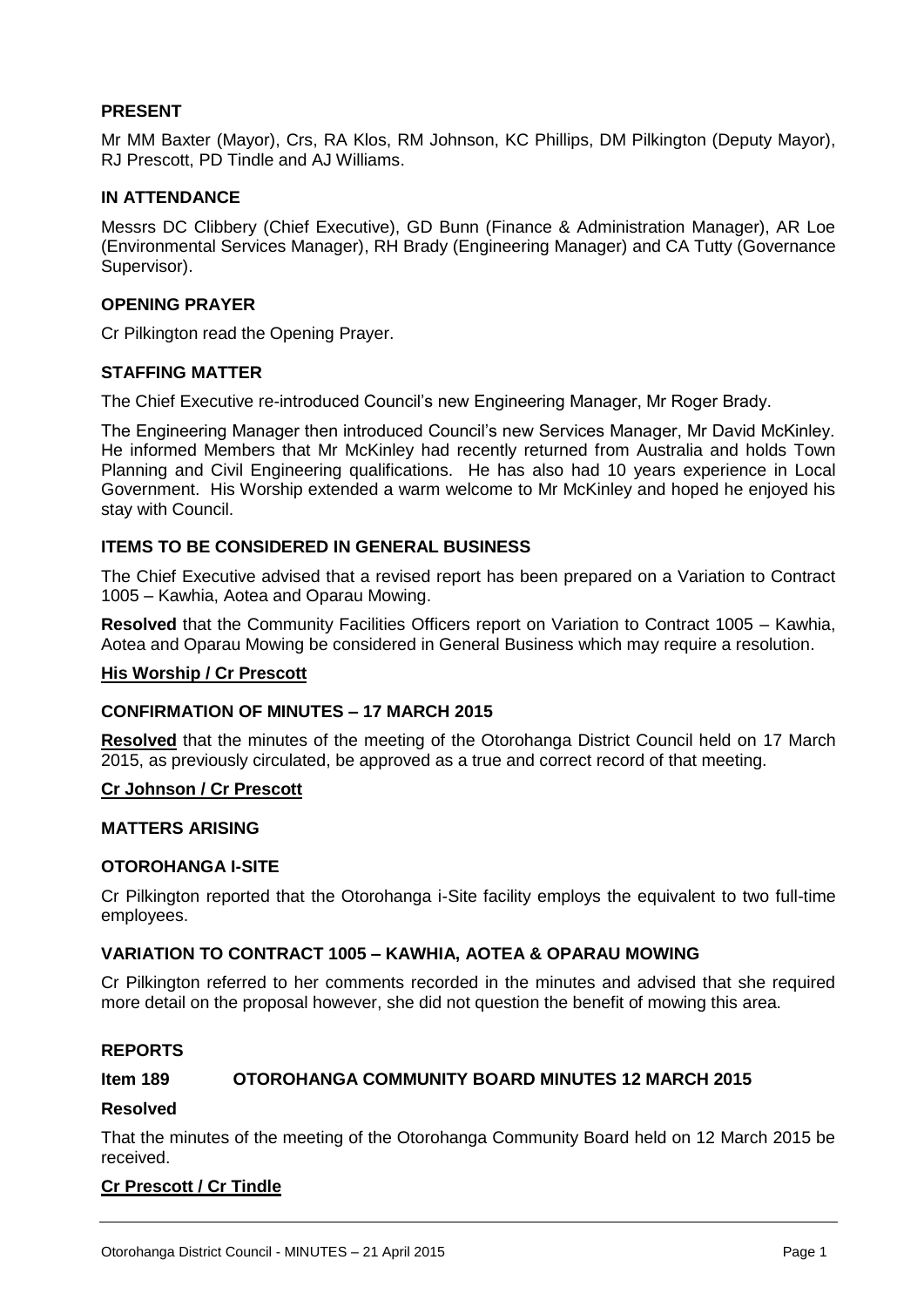#### **Item 190 KAWHIA COMMUNITY BOARD MINUTES 27 MARCH 2015**

#### **Discussion**

#### **MATTERS ARISING**

Cr Pilkington referred to the Kawhia Museum sign discussion wherein it was agreed that the Board approve the re-location of the sign to a position where it can be more visible. She advised that this is subject to agreement from the Kawhia Museum and Information Centre.

Cr Pilkington referred to her update of the acitivities of the Waikato Regional Council and said this was on behalf of the West Coast Zone not the Waikato Regional Council itself.

#### **Resolved**

That the minutes of the meeting of the Kawhia Community Board held on 27 March 2015 be received.

#### **Cr Pilkington / Cr Tindle**

#### **Item 191 DISTRICT BUILDING CONTROL OFFICERS REPORT FOR JANUARY TO MARCH 2015**

#### **Discussion**

The Environmental Services Manager presented the District Building Control Officer's report for the period January to March 2015. He reported that the BCA plays an important role in the RBW (Restricted Building Work) Scheme to administer the checking of the records of work and details provided to it by Licenced Building Practioners. He said failure to receive a Record of Works under Section 92 (2A) does not prevent the BCA from issuing a Code Compliance Certificate, although it is noted that this could result in a request for further information from the BCA (Section 93 (4)) however, once an owner has responded, irrespective of whether the Record of Works is provided or not, the suspension period should cease and a Code Compliance Certificate can be issued.

#### **Resolved**

The District Building Control Officer's report for the period January to March 2015 be received.

#### **His Worship / Cr Pilkington**

#### **Item 192 PLANNING REPORT FOR JANUARY TO MARCH 2015**

#### **Discussion**

The Environmental Services Manager presented a report on Resource Consents granted under Delegated Authority for the period 1 January to 31 March 2015.

#### **TE AWAMUTU REINFORCEMENT PROJECT**

The Environmental Services Manager informed Members that the appeal period has now passed, but prior to construction starting there are further compliance and planning tasks to be completed. He said Waipa Networks Ltd must now lodge Outline Plans of Work with the three Councils which will include Construction Management Plans, Ecological Management Plans and Landscape Plans, all these being conditions placed on the designation. The Environmental Services Manager further advised that in addition Waipa Networks must obtain s177 RMA approvals where their new designation overlays an existing designation and complete all outstanding agreements with affected landowners. He said Waipa Networks Ltd plan to commence construction work as soon as these plans are approved.

#### **Resolved**

The Planning Report for January to March 2015 be received.

#### **Cr Prescott / Cr Phillips**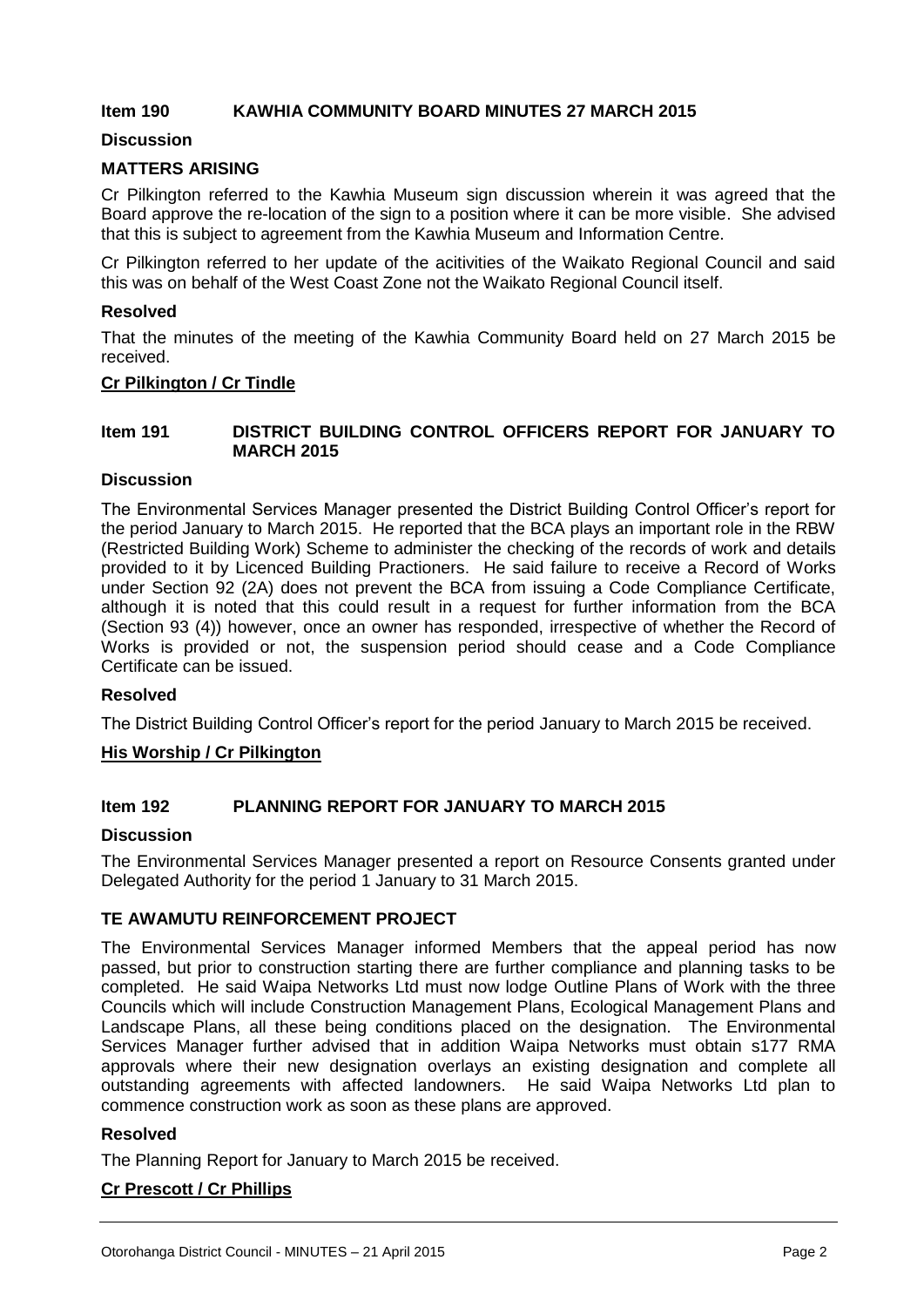#### **Item 193 CONFIRMATION OF THE KEEPING OF STOCK POULTRY AND BEES BYLAW 2009**

#### **Discussion**

The Environmental Services Manager presented a report advising that, following the initial review of the Bylaw in November 2014, an amendment was proposed to cover beehives located on or adjacent to rural roads. As this change was more than minor, the proposal was publically notified and submissions were invited on the amendment. Two submissions have been received with one party requesting to address Council on this matter.

Mrs Fiona O'Brien, on behalf of Beeline Apiaries, attended the meeting and spoke to her submission. Mrs O'Brien advised that bees get blamed for many stings which people receive whether these are actually by bees, wasps or other insects.

Mrs O'Brien commented on the Environmental Services Manager's report, in particular that the financial impact of the proposal is not one to their business but to the rural sector. She questioned the matter of the Bylaw being complaint driven and expressed the opinion this would open the issue up and allow the opportunity for people to complain. Mrs O'Brien reported that both the Federated Farmers and their business are in favour of the current Bylaw remaining as it is. She felt that the proposed amendment will not fit into the business model of bee keepers. Mrs O'Brien confirmed that consideration of a number of issues by the beekeeper is required prior to the siting of bee hives.

Mrs O'Brien referred to the proposed changes, clauses 6.2 and 6.3 and felt that the clauses did not marry together. She also questioned the inclusion of 'adjacent to' identified in 6.3.

The Environmental Services Manager reported that the proposal is to allow Council to deal with the issue of 'nuisance' and an attempt to put some enforcement procedure around an existing policy. He further reported that Council has no Enforcement/Monitoring officer in place therefore the only way for Council to react to such issues is from complaints received. He said it is hoped that discussion would take place to identify if the bee hives are causing the problem.

His Worship thanked Mrs O'Brien for her comprehensive submission. He said farmers can identify the difference between bees and wasps and that the proposed amendments will allow Council the opportunity to have bees moved back from the road, if required. He said the Bylaw allows Council the opportunity to act.

Cr Klos expressed concern regarding labelling bees as a 'nuisance' and felt that if they are labelled as such, this allows people to complain. Cr Phillips expressed the opinion it is laziness by bee keepers when the hives are placed close to the road. Cr Johnson felt that the matter comes down to the perception and questioned why the hives are not placed elsewhere on the property. He said Council cannot change the perception of people however, hives can be moved away. Cr Tindle said, should someone be stung by a bee/wasp and they look over and see bee hives, they will automatically assume that they have been stung by a bee from these hives.

It was agreed that the matter be considered further in the confidential section of the meeting.

Further discussion was held later in the meeting on the proposed amendment to the Keeping of Stock, Poultry and Bees Bylaw.

#### **Resolved**

That

- 1. The report by the Environmental Services Manager be received, and
- 2. The proposed amendment of the Keeping of Stock, Poultry and Bees Bylaw be confirmed to include the amendment proposed by Federated Farmers.

#### **Cr Prescott / Cr Phillips**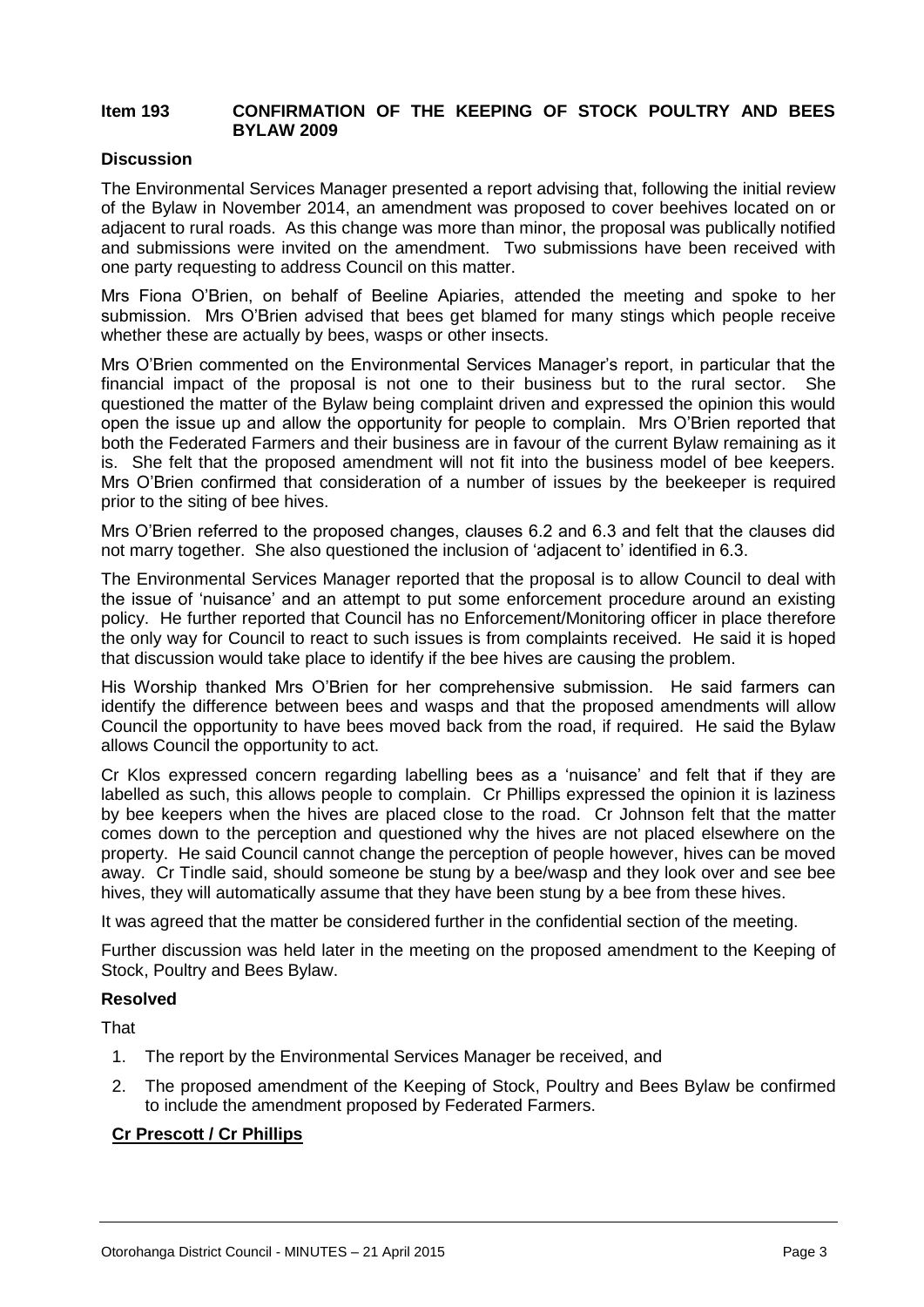#### **Item 194 DELEGATION & POLICY MANUAL 2014 REVISION**

#### **Discussion**

The Environmental Services Manager referred Members to a review and update of the Delegation & Policy Manual which has been undertaken in order to reflect changes to Council staffing and the statutory requirements of the Local Government Amendment Act 2014. He asked Members if they had any questions on the report. Cr Williams said she had some concern with the wording 'greater than' and 'no limit on'. The Chief Executive replied that each Officer has a limit on what they can approve. He said it is necessary to look at each position and if this does not qualify then the matter has to go through a committee situation.

#### **Resolved**

That the Environmental Services Manager's report be received.

#### **His Worship / Cr Klos**

#### **Item 195 HEALTH AND SAFETY REFORM BILL**

#### **Discussion**

The Finance & Administration Manager summarised a report informing Members that the proposed Health & Safety Reform Bill will contain a number of changes to the existing Health & Safety Act, and these changes are likely to have an impact on this Council. The Finance & Administration Manager said the proposed Bill is not likely to become law until later this year. He advised that it has been prepared as a result of the Pike River enquiry.

The Finance & Administration Manager advised that the proposed major changes include

- Expanding the definition of primary duty holder to a 'person conducting a business or undertaking' (PCBU).
- The introduction of a *reasonably practicable* test in the assessment of a primary duty holder complying with obligations to identify and eliminate 'risks' as well as hazards.
- New due diligence obligations for directors and senior managers in business.
- A more significant focus on worker engagement in health and safety, and
- Substantially increased penalties and new enforcement tools.

The Chief Executive advised that staff do not know the exact form that the Bill will take or how this will affect Council. The purpose of the report is to inform Members of pending changes in legislation. He said it is desirable that Council has in place existing robust policies. Cr Williams queried as 'Councillors' where is the level of reporting. She said Council has a level of responsibility under this Bill. The Finance & Administration Manager reported that currently this is with the Chief Executive and Senior Management Staff however, how Councillors will fit in will depend on the particular case being considered. His Worship expressed the opinion that the responsibility currently stops at Senior Management.

The Chief Executive advised that the legislation, as it stands, elected members will be treated differently. He said the proposal to include elected members could be seen as a deterant for future Local Authority representatives. He suggested that Council wait until the final form of the Bill is received. Cr Pilkington also queried how the reform Bill will impact on organisations such as the Otorohanga District Development Board. She said Members should be made aware of the Reforms and specific implications highlighted. Cr Tindle reported from his understanding, the reform will be very similar to the Australian model wherein the Chief Executive of a Council/Company is the person who may be jailed and the corporate fine be against the business itself. Cr Klos advised, as a Trustee of an organisation, a Trustee could be held responsible if the Trustee knowingly was aware of an issue and did not take any action to rectify it. She did not see why Council's situation would be any different.

The Chief Executive referred to work being contracted out by Council and advised that the Contractors are required to present to Council a Health & Safety Plan. He said accordingly,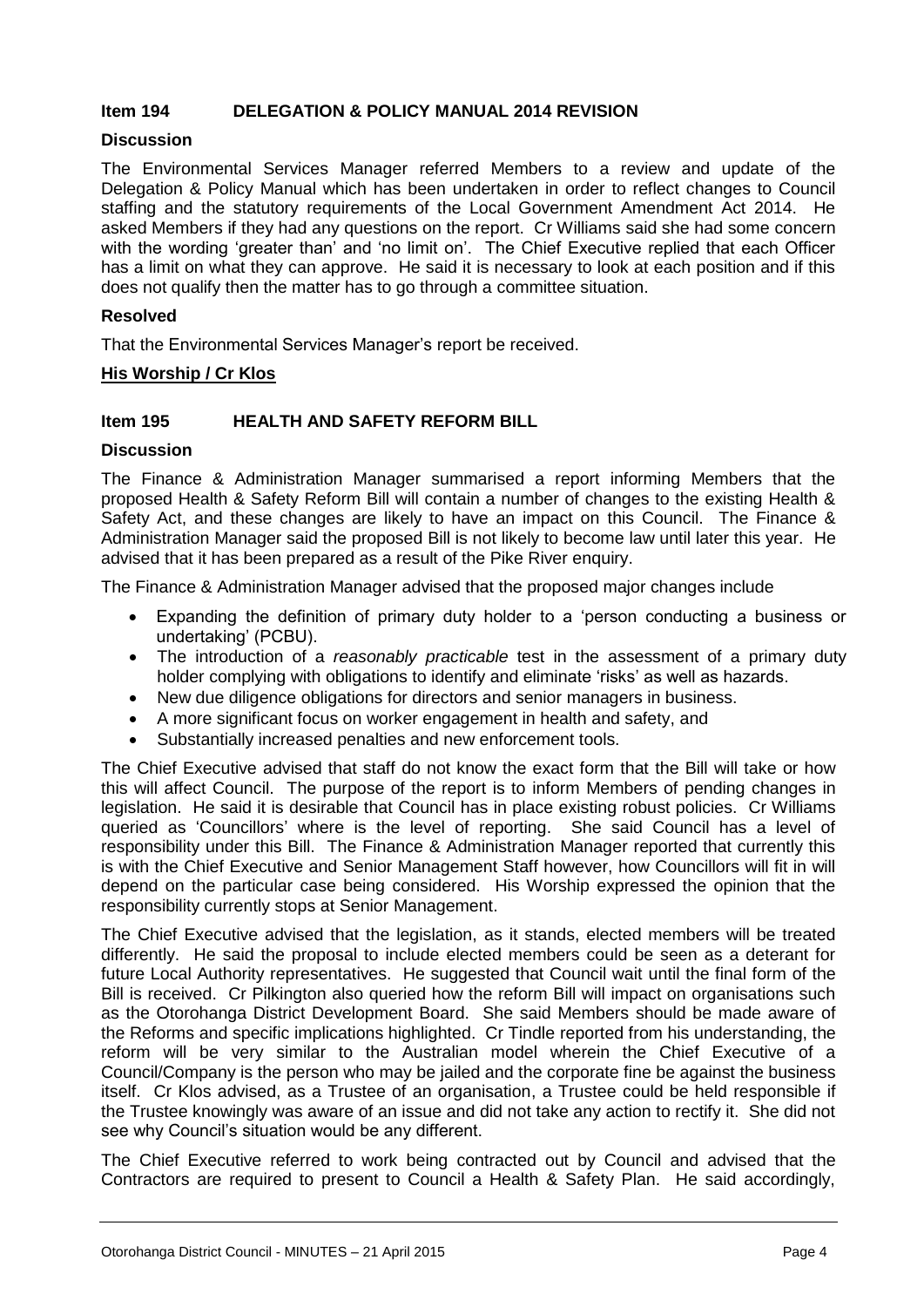Council has to satisfy itself that this plan is adequate. Cr Phillips queried, as Councillors employ the Chief Executive, then does this make them liable. Cr Tindle replied that this should definitely be dealt with by management and if someone does not take the necessary action, then they will be prosceuted. Cr Williams said there is a need to be asured that in the Chief Executive's KPI there is a culture to ensure people feel safe at work.

#### **Resolved**

That the Finance & Administrator Manager's report on the Health & Safety Reform Bill be received.

#### **Cr Phillips / Cr Klos**

#### **Item 198 RATES REMISSION POLICY, REMISSION & POSTPONEMENT OF RATES ON MAORI FREEHOLD LAND AND DEVELOPMENT & FINANCIAL CONTRIBUTION POLICY**

#### **Discussion**

The Finance & Administration Manager presented a report informing Members that Council approved the draft Rates Remission Policy, Remission and Postponement of Rates on Maori Freehold land and the Development and Financial Contributions Policy and that these Policies were publicly advertised. He said no submissions have been received and they can now be adopted. The Finance & Administration Manager further advised that the Revenue & Financing Policy was also advertised but as this is also a requirement to be included in the Long Term Plan, it can be adopted then and included as part of the Consultation Document submission process as supporting information.

#### **Resolved**

That the Draft Rates Remission Policy, Remission and Postponement of Rates on Maori Freehold land and the Development and Financial Contributions Policy be adopted.

#### **Cr Pilkington / Cr Phillips**

#### **Item 196 DRAFT LONG TERM PLAN 2015-25**

#### **Discussion**

The Finance & Administration Manager referred Members to the complete Draft Long Term Plan which has been circulated. He requested that the District Accountant, who was in attendance at the meeting, summarise the key issues.

The District Accountant reported that the matter of the Fees & Charges has not been discussed recently by Council. He said building fees were increased in 2014.

In reply to Cr Pilkington regarding the Sexton fees at the Kawhia Cemetery, she was advised that this additional cost compared to Otorohanga is to allow for travel to and from Kawhia. Cr Pilkington also queried the low fee for Amusement Devices and was advised that this relates to Devices within a Amusement Park and is rarely used.

Cr Pilkington expressed the opinion that fees in respect to the Kawhia wharf and facilities should be placed for consideration by the Kawhia Community Board prior to submissions closing.

Cr Johnson referred to Public Health Fees for food premises in particular the annual fees which are graded by risk assessment. The Environmental Services Manager advised that in order to assist business owners, additional inspections may be required therefore this is a way of recouping the costs. Cr Prescott queried the term ' Offensive Trades'. Members were informed that this generally relates to waste collections, skins, hides, tannery, etc. His Worship referred to the Draft Long Term Plan and suggested that Members go though this document over the next couple of weeks. Cr Pilkington requested that the Ward map of Council needs to be updated with the combined Kawhia/Tihiroa Ward. Cr Klos said she is impressed with the detail contained within the Plan however, expressed the opinion that Council's approach to presenting the options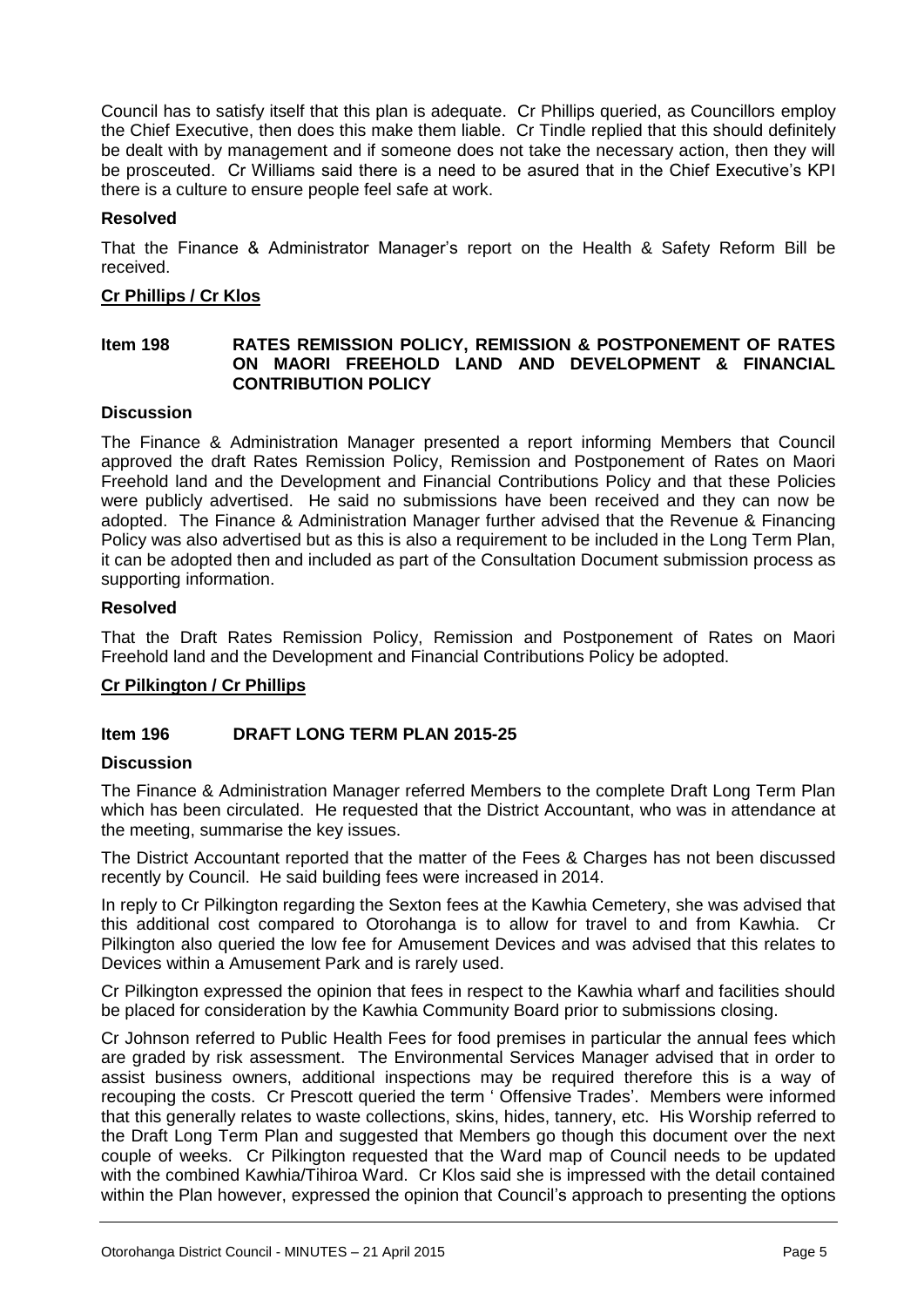available is quite 'soft'. The Chief Executive replied that it is Council's intention to obtain public input by way of a consultation process rather than dictating what is to be done. The District Accountant advised that the document does indicate Council's preferred options. Cr Klos felt that this is confusing to the reader. The Finance & Administration Manager advised that the Draft Plan supports the consultation document. He acknowledged the work that the District Accountant has put into the preparation of the document. He said unlike larger Council's, this Council does not have the resources available to assist in the preparation of the document. His Worship also expressed Council's thanks to the District Accountant and acknowledged the pressure placed on staff due to this being a small Council.

#### **Resolved**

That the Draft 2015-2025 Long Term Plan be adopted.

#### **His Worship / Cr Pilkington**

#### **Item 197 LTP CONSULTATION DOCUMENT**

#### **Discussion**

The District Accountant circulated the Auditors (Deloitte) report on the Consultation Document. He said the following areas have been identified for improvement –

- Financial modelling
- Asset Management Plans
- Infrastructure Strategy Disclosure
- Accounting policy for useful lives of assets
- Controls surrounding the Levels of Service Surveys

The Finance & Administration Manager informed Members that in this Thursday's issue of the Waitomo News a public advertisement (full page, two sided) will be included providing a summary of what is included in the Consultation Document. Members were informed that the consultation period closes on Friday 29 May 2015.

#### **Resolved**

That the LTP 2015-2025 Consultation Document be adopted and be circulated for Public Consultation.

#### **Cr Klos / Cr Phillips**

#### **Item 202 VARIATION TO CONTRACT 1005 - KAWHIA, AOTEA & OPARAU MOWING TABLED**

#### **Discussion**

The Engineering Manager re-attended the meeting and presented the Community Facilities Officer's report on a request from an Oparau Community member that Council's mowing contractor could mow an area of Road Reserve at the end of the cul de sac on Rotoiti Road, Oparau.

Cr Prescott queried whether this area could be mowed by the roadside mowing contractor. The Chief Executive replied that the roadside mowing would not be regular enough for this area. Cr Pilkington felt that this area comprising a Club and Hall should be made more presentable. In reply to Cr Klos regarding comparable prices being obtained, the Engineering Manager replied that two prices were obtained which were very similar.

#### **Resolved**

That mowing a section of the road reserve opposite Oparau Hall with an area of approximately 172 $m<sup>2</sup>$  for the price of \$720 per annum be included as a variation to the Kawhia, Aotea and Oparau Mowing Contract 1005.

#### **Cr Pilkington / Cr Prescott**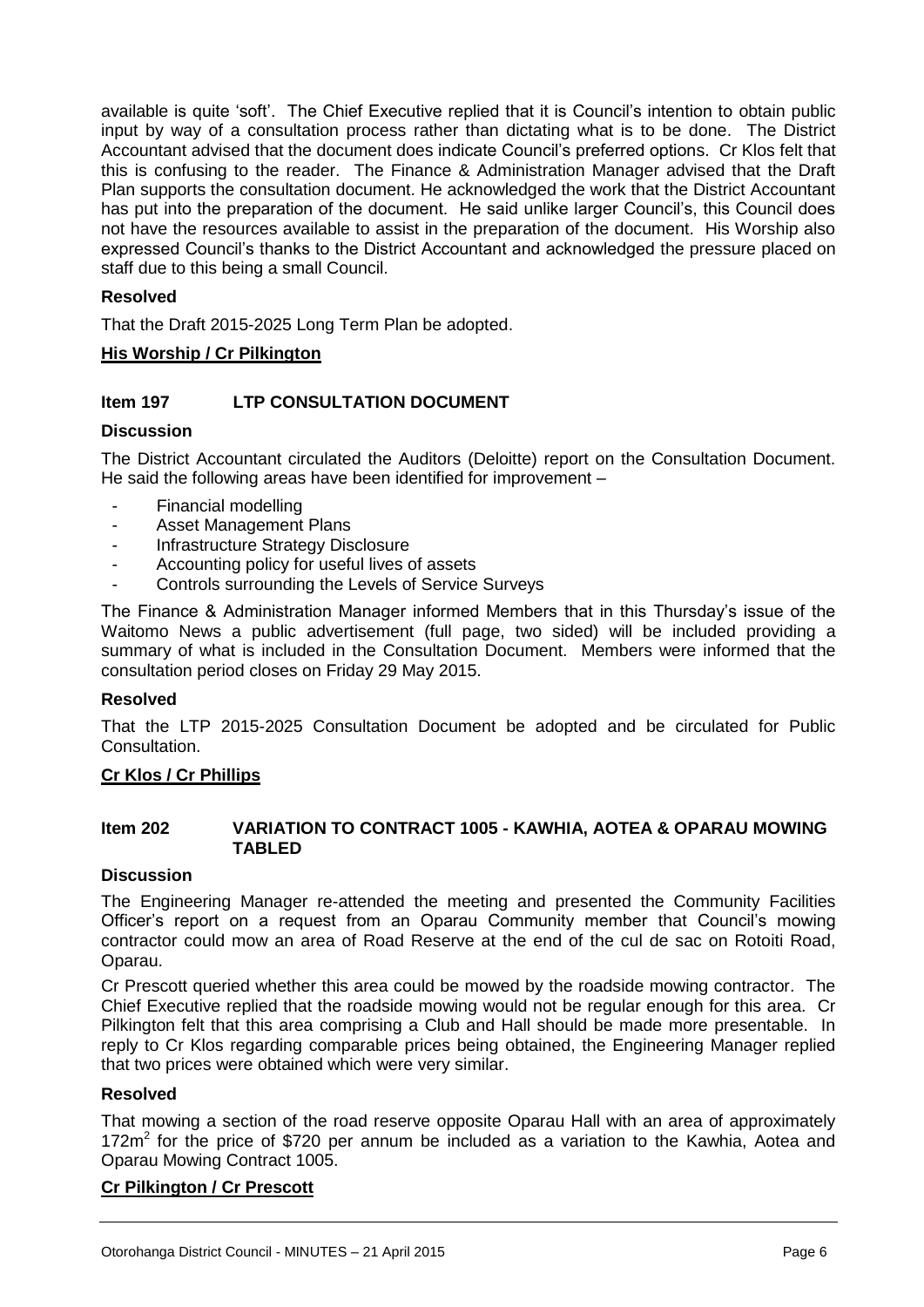#### **MOTION TO EXCLUDE THE PUBLIC**

"THAT the Otorohanga District Council, pursuant to Section 48, Local Government Official Information and Meetings Act 1987, resolves that the public be excluded from the following parts of the proceedings of this meeting.

This resolution is made in reliance on Section 48(1)(a) of the Local Government Official Information and Meetings Act 1987 and the particular interest or interests protected by Section 6 or Section 7 of that Act or Section 6 or Section 7 or Section 9 of the Official Information Act 1982, as the case may require, which would be prejudiced by the holding of the whole or the relevant part of the proceedings of the meeting in public."

#### **His Worship / Cr Pilkington**

| Item 200 |                     |  |  |  | OBJECTION TO MENACING DOG CLASSIFICATION | – RAYNA |
|----------|---------------------|--|--|--|------------------------------------------|---------|
|          | <b>CONFIDENTIAL</b> |  |  |  |                                          |         |

**Item 201 OBJECTION TO MENACING DOG CLASSIFICATION – SHENZI CONFIDENTIAL**

**Item 199 SALE PROCESS FOR MAIR STREET LAND CONFIDENTIAL**

#### **GENERAL**

#### **DISTRICT LICENSING COMMISSION**

Cr Johnson reported on his attendance at a recent District Licensing Commission meeting at which he obtained a template for writing a decision. He said most of the group of attendees were experienced people involved in the Sale and Supply of Alcohol laws.

#### **BEATTIE HOME**

Cr Johnson expressed the appreciation of Beattie Home for the grant Council made recently. He reported that Beattie Home has applied to Trust Waikato for a large amount of money towards the proposed extension. He said the result of the application will not be known until around September 2015. Should this be successful, he said the total funding will amount to approximately \$700,000 and that the balance will be by way of loan.

#### **HEALTHY RIVERS**

Cr Phillips reported on his attendance at a Regional Council presentation on healthy rivers held last Wednesday. He said it was a very good night and very informative. Cr Phillips reported that the Regional Council is looking for feedback and direction from the Community.

#### **MANIAPOTO MAORI TRUST BOARD**

Cr Pilkington reported on her attendance at a hui in Te Kuiti with the Maniapoto Marae Pact Trust. She said there were approximately 50 percent representation of the District Council's and that it was good to be in attendance. Cr Pilkington reported that six Crown research institutes have been engaged to maximise the Trust's ability to obtain economical benefit out of their land.

Cr Klos reported that she also attended the hui and that the Trust wished to do business with organisations/people that they know. She said they are requesting help in respect of economic development. Cr Klos said she would support Council in preparing a check list for Resource Consent applications to enable the Trust to work through the process.

Cr Williams advised she also attended the hui.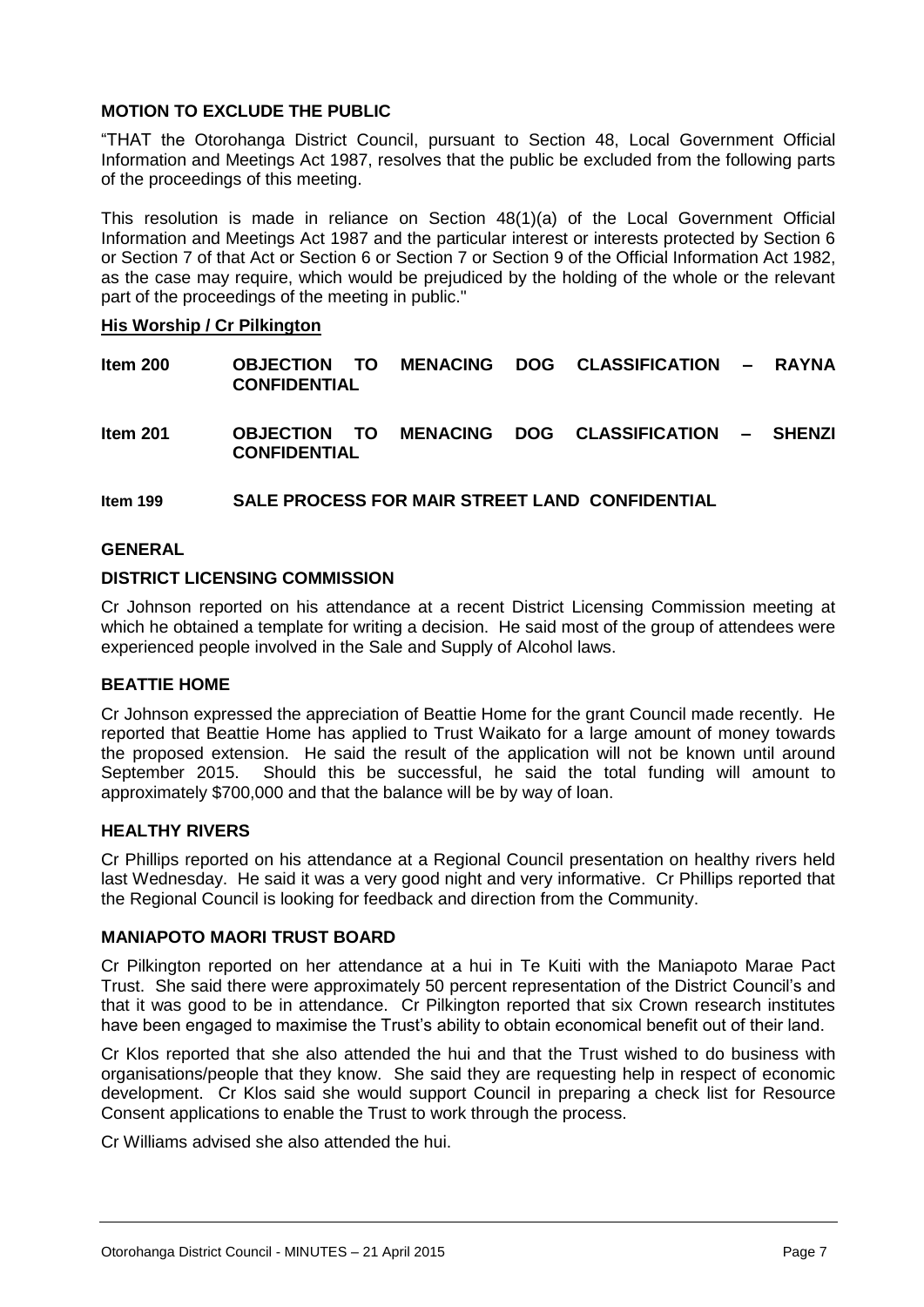#### **OPARAU CLUB**

Cr Pilkington reported on the fundraising undertaken by the Oparau Club for the St John Ambulance and advised that over \$2500 was raised.

#### **TRUST WAIKATO ROAD SHOW**

Cr Pilkington requested that Members be advised of the date of the Trust Waikato Road Show in Otorohanga.

#### **HAUTURU ROAD SLIP**

Cr Pilkington expressed her disappointment at the time taken to make decisions regarding the Hauturu Road slip. She said Council has missed the opportunity for another year. The Chief Executive reported that there is continuing settlement of the slip however, it is desirable to take away as much debris as possible. Cr Pilkington reported that the locals have concerns around safety.

#### **WAIKATO SPATIAL PLAN**

Cr Klos referred to her attendance at a recent meeting of the Waikato Spatial Plan and said there is a need for leadership of the Committee to help the region to arrive at basic decisions for its benefit.

His Worship reported he shared the same level of frustration at the recent meeting as endured by Cr Klos. He said the Committee is struggling to arrive at a direction and the fact that the Hamilton City Council is of the opinion it can run independently from the Region is not assisting.

#### **OTOROHANGA DISTRICT DEVELOPMENT BOARD**

Cr Klos said she was delighted to attend a recent meeting of the Otorohanga District Development Board and suggested that minutes and financials of this organization should be presented to Council.

#### **ECONOMIC DEVELOPMENT**

Cr Klos said she hoped that this Council is intending to discuss economic development of the District. She said she would like to see clear economic development results for the money being contributed. His Worship advised that Cr Pilkington and himself have discussed the role of the District Development Board and that economic strategy will be the next stage of the further discussion.

#### **ULTRA FAST BROADBAND**

Cr Klos expressed the opinion that the provision of ultra fast broadband should be a Council decision. The Finance & Administration Manager advised that stage 2 will incorporate the rural part of the District.

#### **AROHENA**

Cr Klos reported there is a number of properties, such as the Arohena Hall, Church, etc which are having problems identifying their boundaries. Cr Klos queried where they should start to sort this matter out. The Chief Executive replied that this is a private landowners matter however, he undertook to obtain Council information such as boundaries and owners, to assist. Cr Pilkington expressed the opinion that this should be resolved between the affected parties.

#### **LOCAL ALCOHOL POLICY**

The Environmental Services Manager advised that Council's Provisional Local Alcohol Policy which is now under appeal shares much in common with the Waipa and Waitomo District policies. He said Harkness Henry Lawyers have been engaged to represent Council through the